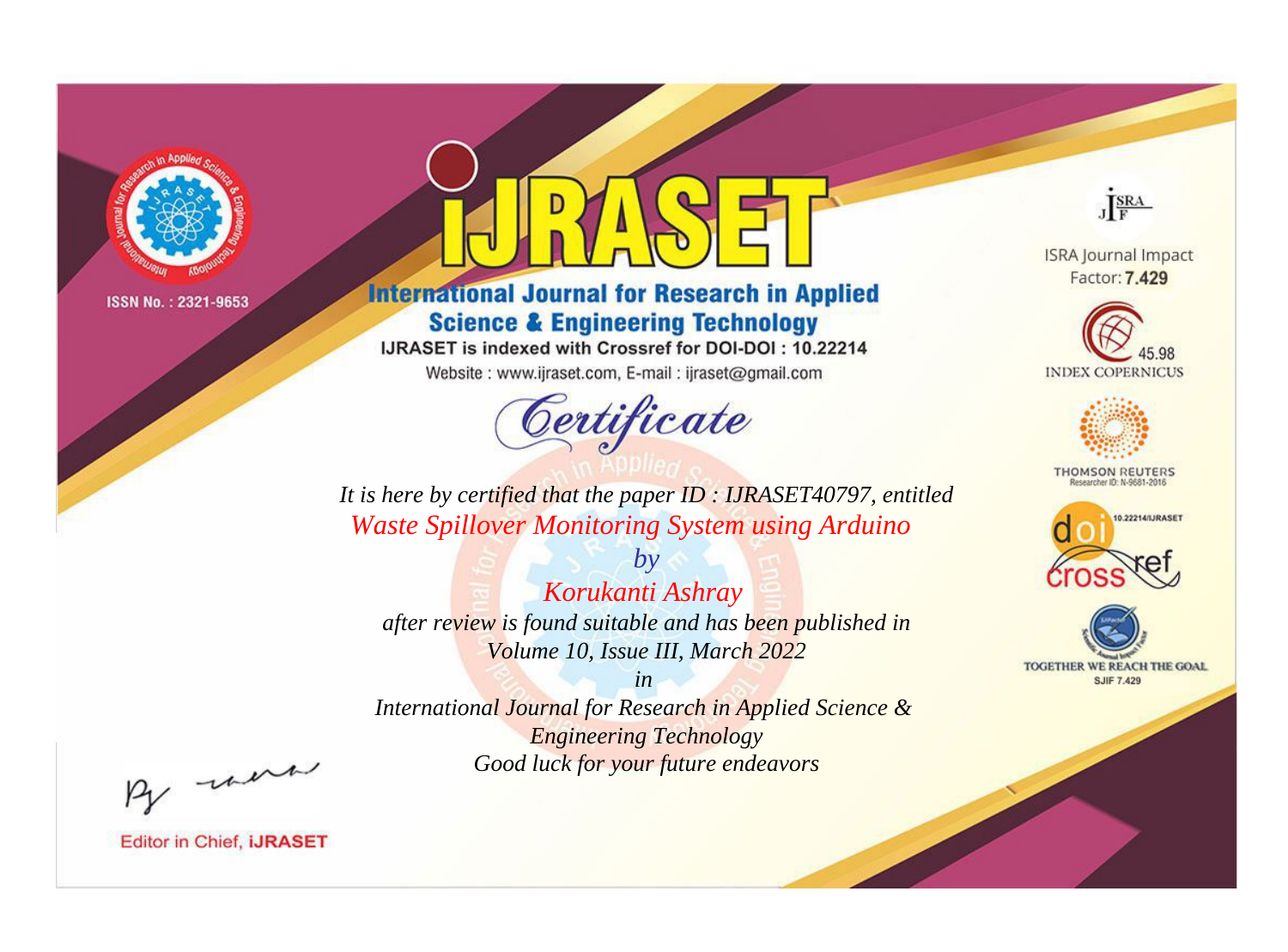

# **International Journal for Research in Applied Science & Engineering Technology**

IJRASET is indexed with Crossref for DOI-DOI: 10.22214

Website: www.ijraset.com, E-mail: ijraset@gmail.com



JERA

**ISRA Journal Impact** Factor: 7.429





**THOMSON REUTERS** 



TOGETHER WE REACH THE GOAL **SJIF 7.429** 

It is here by certified that the paper ID: IJRASET40797, entitled **Waste Spillover Monitoring System using Arduino** 

Kavali Poornoday after review is found suitable and has been published in Volume 10, Issue III, March 2022

 $b\nu$ 

 $in$ International Journal for Research in Applied Science & **Engineering Technology** Good luck for your future endeavors

By morn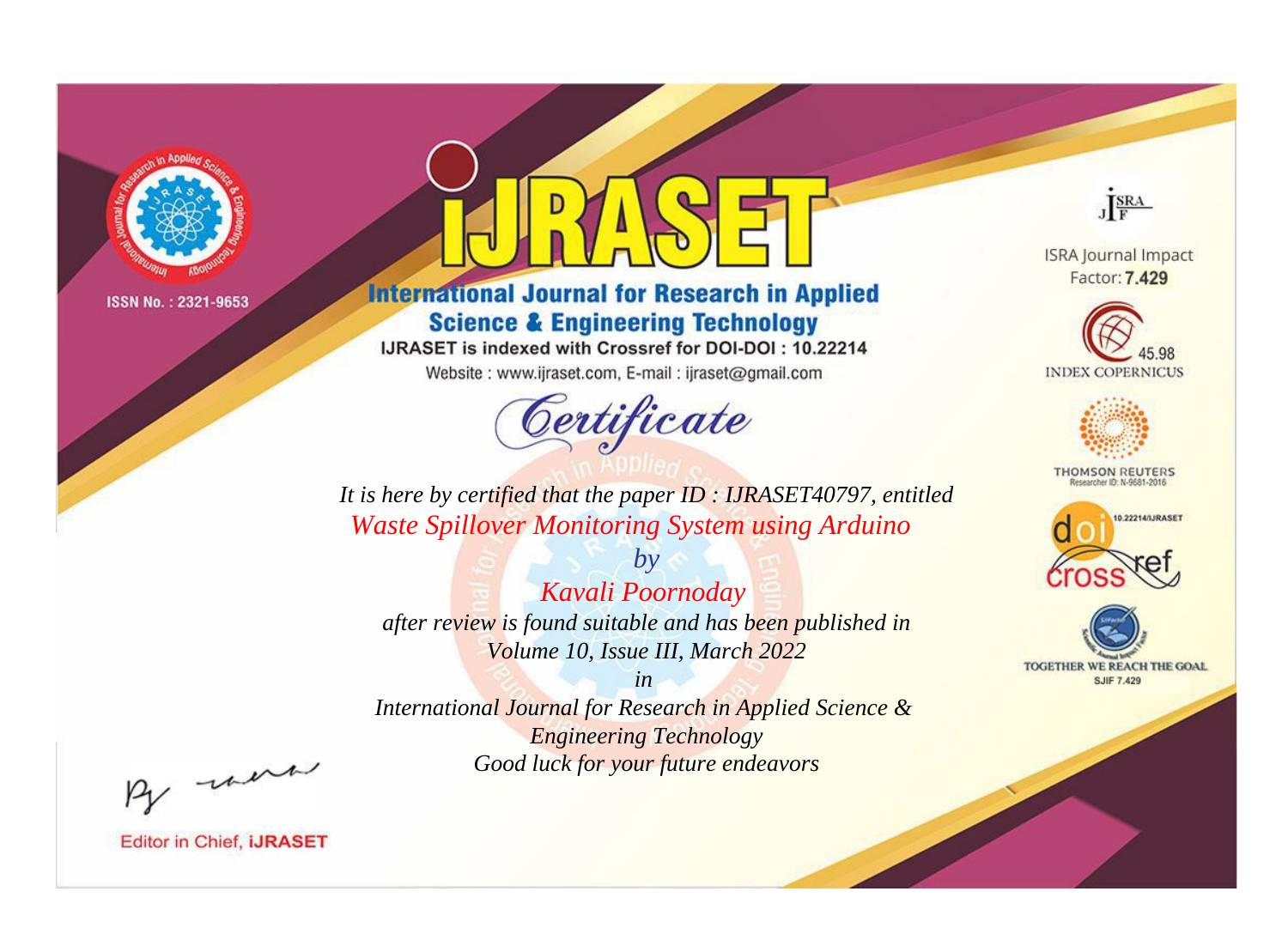

# **International Journal for Research in Applied Science & Engineering Technology**

IJRASET is indexed with Crossref for DOI-DOI: 10.22214

Website: www.ijraset.com, E-mail: ijraset@gmail.com



JERA

**ISRA Journal Impact** Factor: 7.429





**THOMSON REUTERS** 



TOGETHER WE REACH THE GOAL **SJIF 7.429** 

It is here by certified that the paper ID: IJRASET40797, entitled **Waste Spillover Monitoring System using Arduino** 

Yeravelli Manideep after review is found suitable and has been published in Volume 10, Issue III, March 2022

 $b\nu$ 

 $in$ International Journal for Research in Applied Science & **Engineering Technology** Good luck for your future endeavors

By morn